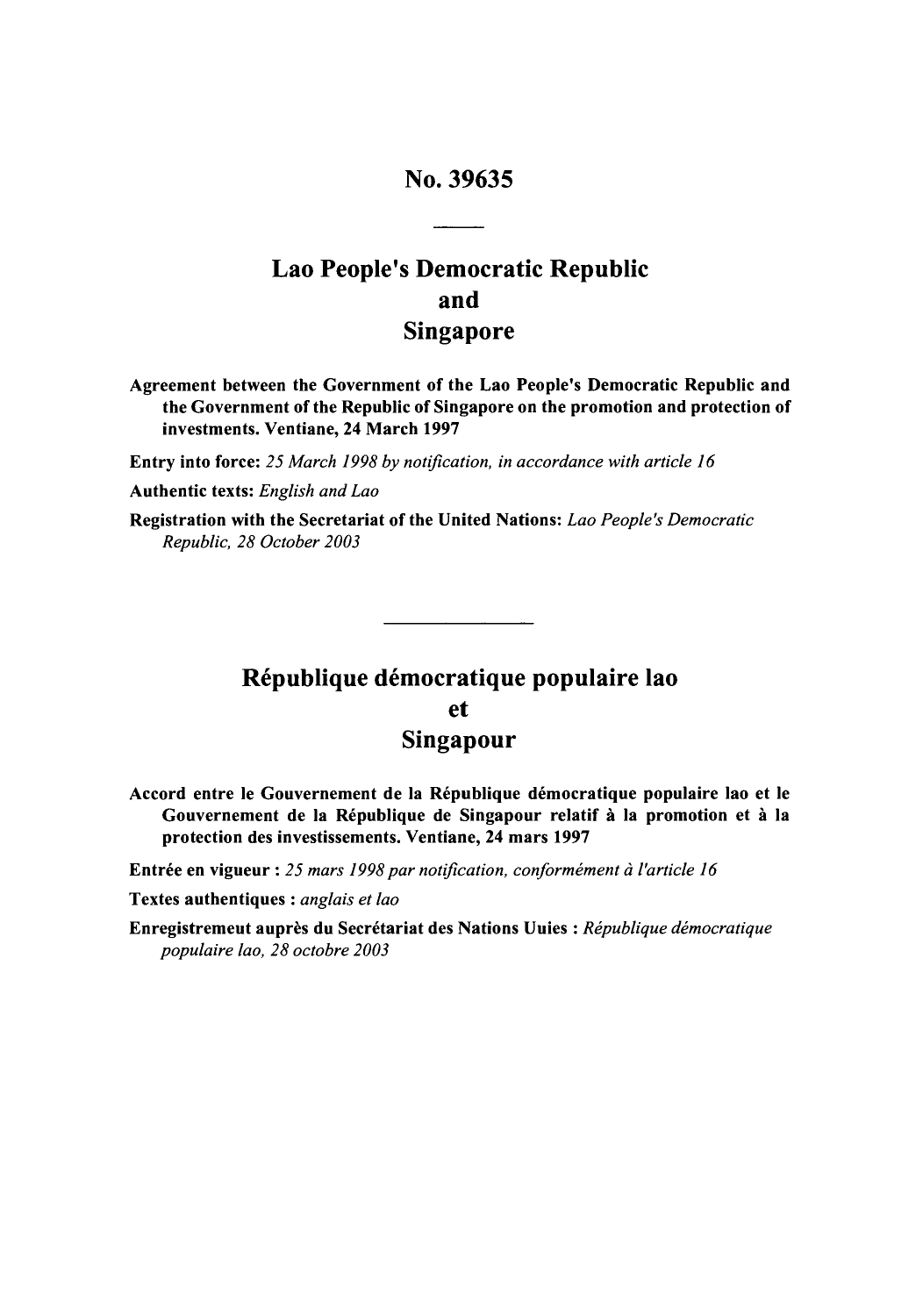#### **[ ENGLISH** TEXT **-** TEXTE **ANGLAIS ]**

# AGREEMENT BETWEEN THE GOVERNMENT OF THE LAO PEOPLE DEMOCRATIC REPUBLIC **AND** THE GOVERNMENT OF THE REPUB-LIC OF SINGAPORE ON THE PROMOTION AND PROTECTION OF IN-VESTMENTS

The Government of the Lao People's Democratic Republic and the Government of the Republic of Singapore (each herein after referred to as a "Contracting Party

Desiring to create favourable conditions for greater economic cooperation between them and in particular for investments by nationals and companies of one State in the territory of the other State based on the principles of equality and mutual benefit;

Recognising that the encouragement and reciprocal protection of such investments will be conducive to stimulating business initiative and increasing prosperity in both States;

Have agreed as follows

### *Article 1. Definitions*

For the purposes of this Agreement:

**1.** The term "investment' means every kind of asset permitted by each Contracting Party in accordance with its laws and regulations, including, though not exclusively, any:

(a) movable and immovable property and other property rights such as mortgages, liens or pledges;

(b) shares, stocks, debentures and similar interests in companies;

(c) claims to money or to any performance under contract having an economic value:

(d) intellectual property rights and goodwill: and

(e) business concessions conferred by law or under contract, including any concession to search for, cultivate, extract or exploit natural resources.

2. The term "returns" means monetary returns yielded by an investment including any profits, interest, capital gains, dividends, royalties or fees.

3. The term "national" means:

(a) in respect of the Lao People's Democratic Republic, physical persons deriving their status as nationals of the Lao People's Democratic Republic from the law in force in its territory:

(b) in respect of the Republic of Singapore, any citizen of Singapore within the meaning of the Constitution of the Republic of Singapore

4. The term "company" means:

(a) in respect of the Lao People's Democratic Republic, a corporation, partnership or association incorporated or constituted under the laws in force in its territory;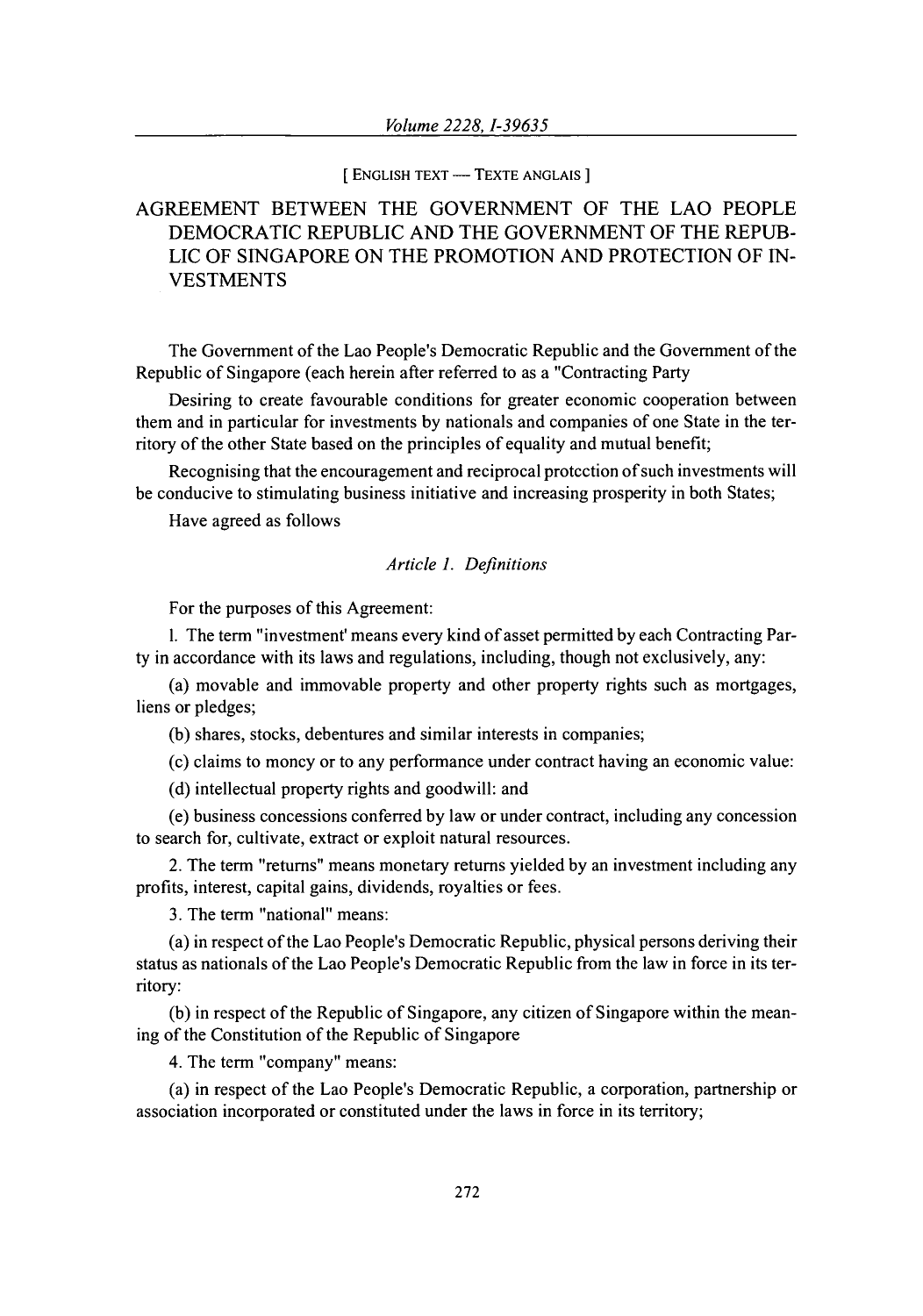(b) in respect of the Republic of Singapore, any company, firm, association or body, with or without legal personality, incorporated, established or registered under the laws in force in the Republic of Singapore.

5. The term "freely convertible currency" means any currency that is widely used to make payments for international transactions and widely traded in the principal international exchange markets,

### *Article 2. Applicability of This Agreement*

1. This Agreement shall only apply:

(a) in respect of investments in the territory of the Lao People's Democratic Republic, to all investments made by nationals and companies of the Republic of Singapore which are specifically approved in writing by the competent authority designated by the Government of the Lao People's Democratic Republic and upon such conditions, if any, as it shall deem fit:

(b) in respect of investments in the territory of the Republic of Singapore, to all investments made by nationals and companies of the Lao People's Democratic Republic, which are specifically approved in writing by the competent authority designated by the Government of the Republic of Singapore and upon such conditions, if any, as it shall deem

2. The provisions of the foregoing paragraph shall apply to all investments made by nationals and companies of either Contracting Party in the territory of the other Contracting Patty, whether made before or after the coming into force of this Agreement.

#### *Article 3. Promotion And Protection of Investments*

1. Each Contracting Party shall encourage and create favourable conditions for nationals and companies of the other Contracting Party to make in its territory investments that are in line with its general economic policy.

2. Investments approved under Article 2 shall be accorded fair and equitable treatment and protection in accordance with this Agreement.

#### *Article 4. Most Favoured Nation Provision*

Neither Contracting Party shall in its territory subject investments admitted in accordance with the provisions of Article 2 or returns of nationals and companies of the other Contracting Party to treatment less favourable than that which it accords to investments or returns of nationals and companies of any third State.

### *Article 5. Exceptions*

1. The provisions of this Agreement relating to the grant of treatment not less favourable than that accorded to the nationals and companies of any third State shalt not be construed so as to oblige one Contracting Party to extend to nationals and companies of the other Contracting Party the benefit of any treatment preference or privilege resulting from: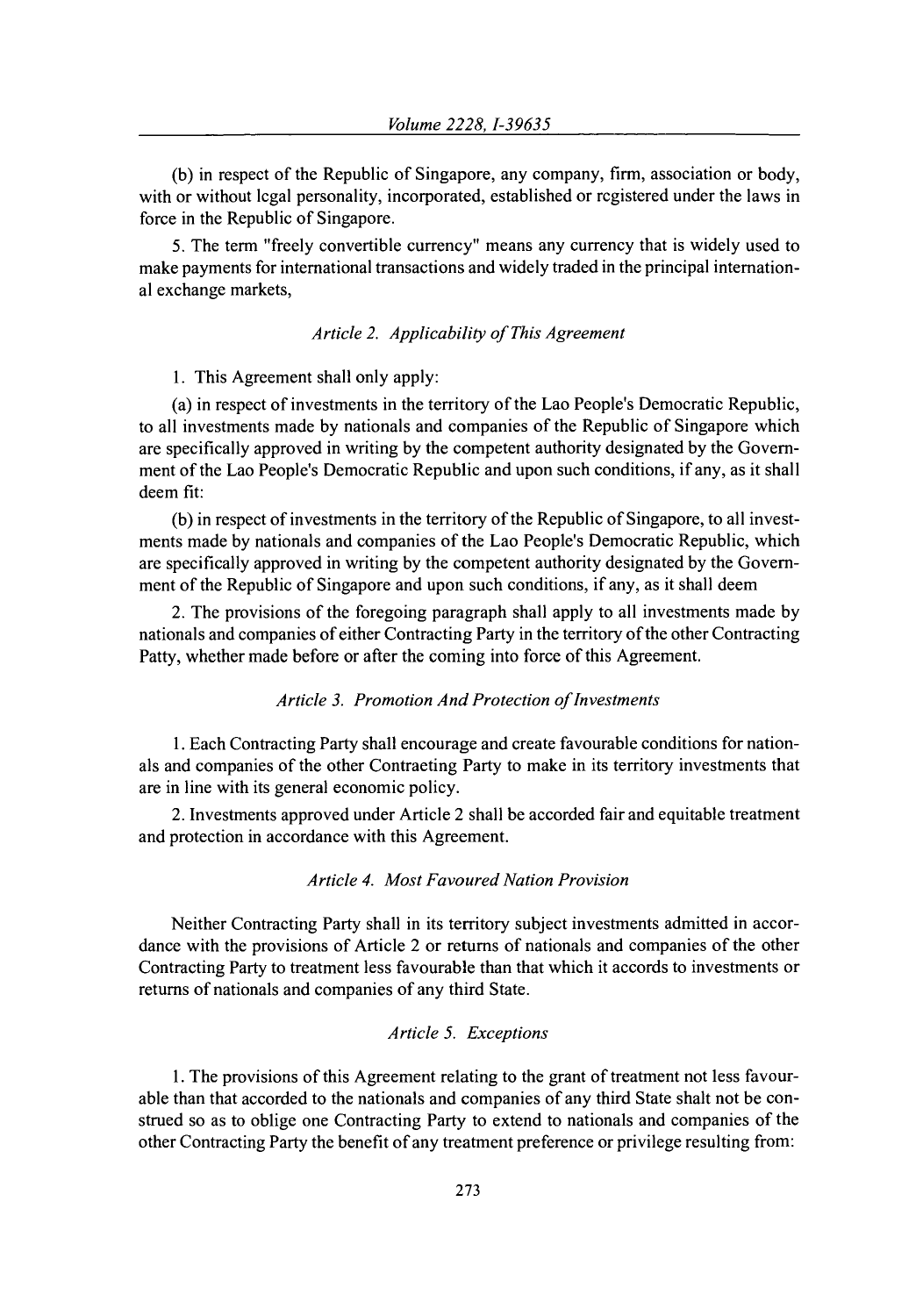(a) any regional arrangement for customs, monetary, tariff or trade matters (including a free trade area) or any agreement designed to lead in future to such a regional arrangement; or

(b) any arrangement with a third State or States in the same geographical region designed to promote regional cooperation in the economic, social, labour, industrial or monetary fields within the framework of specific projects.

2. The provisions of this Agreement shall not apply to matters of taxation in the territory of either Contracting Party. Such matters shall be governed by any Avoidance of Double Taxation Treaty between the two Contracting Parties and the domestic laws of each Contracting Party.

#### *Article 6. Expropriation*

1. Neither Contracting Party shall take any measure of expropriation, nationalization or other measures having effect equivalent to nationalization or expropriation (hereinafter referred to as "expropriation") against the investment of nationals or companies of the other Contracting Party unless the measures are taken for any purpose authorised bylaw, on a nondiscriminatory basis, in accordance with its laws and against compensation which shall be effectively realisable and shall be made without unreasonable delay. Such compensation, shall, subject to the laws of each Contracting Party, be the value immediately before the expropriation. The compensation shall be freely convertible and transferable.

2. Any measure of expropriation or valuation may, at the request of the national or company affected, be reviewed by a judicial or other independent authority of the Contracting Party taking the measures in the manner prescribed by its laws.

3. Where a Contracting Party expropriates the assets of a company which is incorporated or constituted under the laws in force in any part of its own territory, and in which nationals or companies of the other Contracting Party own shares, it shall ensure that the provisions of paragraph 1 of this Article are applied to the extent necessary to guarantee compensation as specified therein to such nationals or companies of the other Contracting Party who are owners of those shares.

#### *Article 7. Compensation For Losses*

Nationals or companies of one Contracting Party whose investments in the territory of the other Contracting Party suffer losses owing to war or other armed conflict, a state of national emergency, revolt, insurrection or riot in the territory of the latter Contracting Party, shall be accorded by the latter Contracting Party treatment, as regards restitution, indemnification, compensation or other settlement, if any, no less favourable than that which the latter Contracting Party accords to nationals or companies of any third State. The compensation shall be freely convertible and transferable.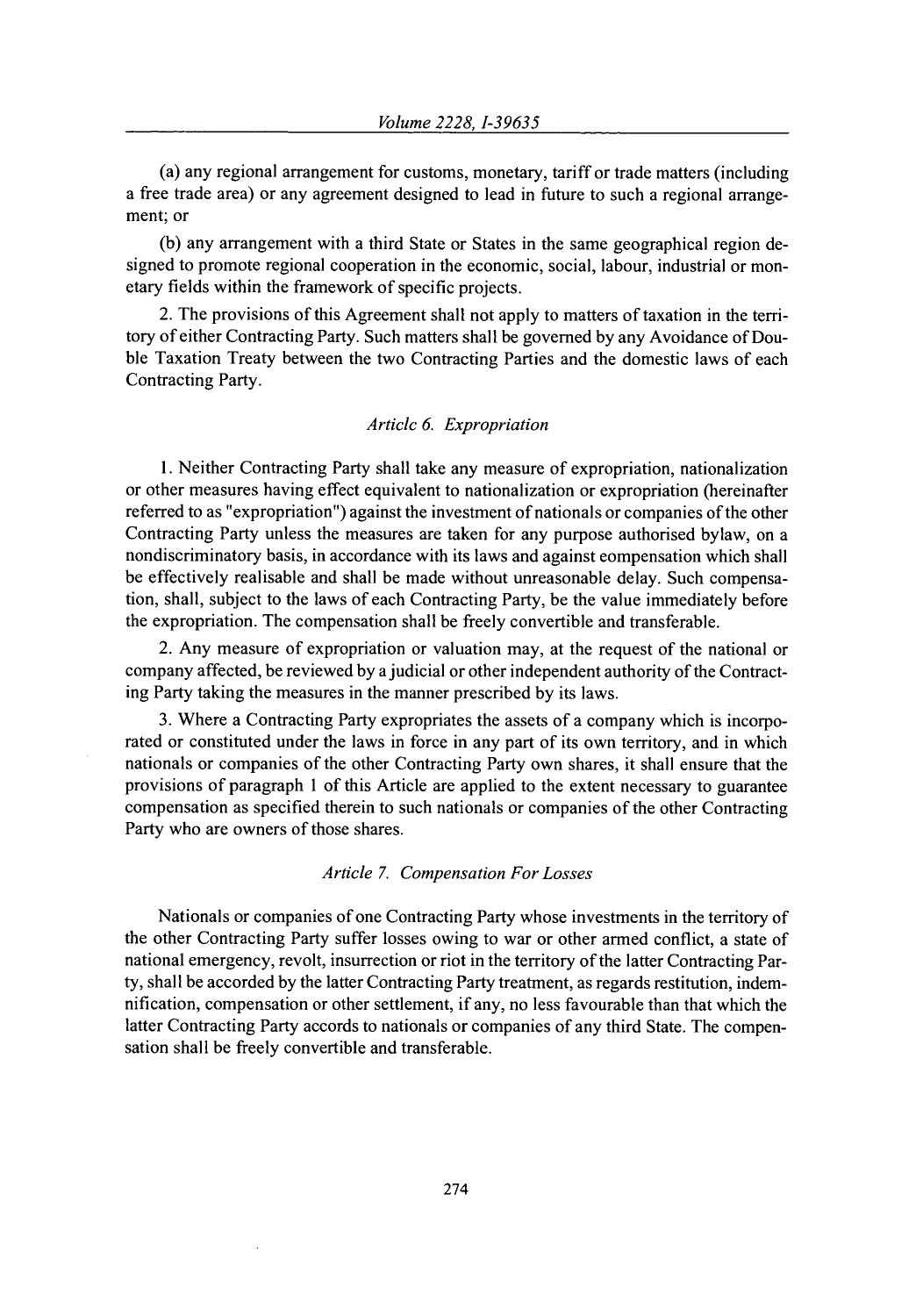## *Article 8. Repatriation*

**1.** Each Contracting Party shall guarantee to nationals or companies of the other Contracting Party the free transfer, on a nondiscriminatory basis, of their capital and the returns from any investments. The transfers shall be made in a freely convertible currency, without any restriction or undue delay. Such transfers shall include in particular, though not exclusively:

(a) profits, capital gains, dividends, royalties, interest and other current income accruing from an investment;

(b) the proceeds of the total or partial liquidation of an investment;

(c) repayments made pursuant to a loan agreement in connection with an investment;

(d) license fees in relation to the matters in Article  $1(1)(d)$ ;

(e) payments in respect of technical assistance, technical service and management fees;

(f) payments in connection with contracting projects;

(g) earnings of nationals of the other Contracting Party who work in connection with an investment in the territory of the former Contracting Party.

2. Nothing in paragraph **I** of this Article shall affect the free transfer of compensation paid under Articles 6 and 7 of this Agreement.

## *Article 9. Exchange Rate*

The transfers referred to in Articles 6 to 8 of this Agreement shall be effected at the prevailing market rate in freely convertible currency on the date of transfer

### *Article 10. Laws*

For the avoidance of any doubt, it is declared that all investments shall, subject to this Agreement, be governed by the laws in force in the territory of the Contracting Party in which such investments are made.

# *Article 1]. Prohibitions And Restrictions*

The provisions of this Agreement shall not in any way limit the right of either Contracting Party to apply prohibitions or restrictions of any kind or take any other action which is directed to the protection of its essential security interests, or to the protection of public health or the prevention of diseases and pests in animals or plants.

### *Article 12. Subrogation*

1 In the event that either Contracting Party (or any agency, institution, statutory body or corporation designated by it) as a result of an indemnity it has given in respect of an investment or any part thereof makes payment to its own nationals and companies in respect of any of their claims under this Agreement, the other Contracting Party acknowledges that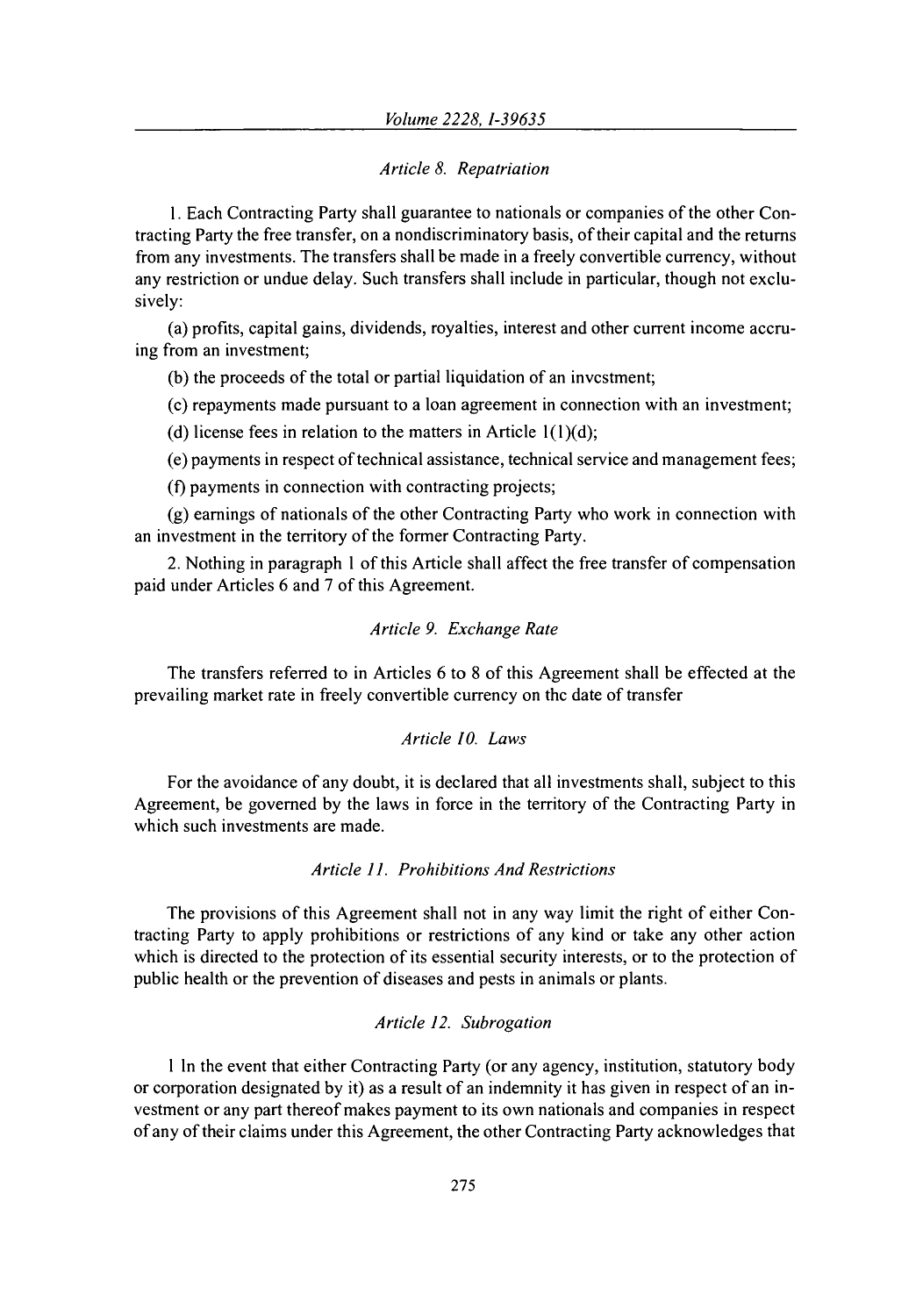the former Contracting Party (or any agency, institution, statutory body or corporation designated by it) is entitled by virtue of subrogation to exercise the rights and assert the claims of its own nationals and companies. The subrogated rights or claims shall not be greater than the original rights or claims of the said investor.

2. Any payment made by one Contracting Party (or any agency, institution, statutory body or corporation designated by it) to its nationals and companies shall not affect the right of such nationals and companies to make their claims against the other Contracting Party in accordance with Article 13.

#### *Article 13. Investment disputes*

1. Any dispute between an investor of one Contracting Party and the other Contracting party in connection with an investment in the territory of the other Contracting Party shall, as far as possible, be settled amicably through negotiations between the parties to the dispute. The party intending to resolve such dispute through negotiations shall give written notice to the other of its intention.

2. If the dispute cannot be thus resolved as provided in paragraph 1 of this Article, within 6 months from the date of the notice given thereunder by either party to the dispute, then, unless the parties have otherwise agreed, it shall, upon the request of either party to the dispute, be submitted to conciliation or arbitration by the International Centre for Settlement of Investment Disputes (called "the Centre" in this Agreement) established by the Convention on the Settlement of Investment Disputes between the States and Nationals of Other States opened for signature at Washington on 18 March, 1965 (called 'the Convention" in this Agreement). For this purpose, each Contracting Party hereby irrevocably consents in advance under Article 25 of the Convention to submit any dispute to the Centre.

#### *Article 14. Disputes Between the Contracting Parties*

1. Any dispute between the Contracting Parties concerning the interpretation or application of this Agreement shall, as far as possible, be settled through negotiation.

2. If any dispute cannot be thus settled, it shall upon the request of either Contracting Party be submitted to arbitration. The arbitral tribunal (hereinafter called "the tribunal") shall consist of three arbitrators, one appointed by each Contracting Party and the third, who shall be Chairman of the tribunal, appointed by agreement of the Contracting Parties.

3. Within two months of receipt of the request for arbitration, each Contracting Party shall appoint one arbitrator, and within two months of such appointment of the two arbitrators, the Contracting Parties shall appoint the third arbitrator.

4. If the tribunal shall not have been constituted within four months of receipt of the request for arbitration, either Contracting Party may, in the absence of any other agreement, invite the President of the International Court of Justice to appoint the arbitrator or arbitrators not yet appointed. If the President is a national of either Contracting Party or if he is unable to do so, the Vice-President may be invited to do so. If the Vice-President is a national of either Contracting Party or if he is unable to do so, the Member of the International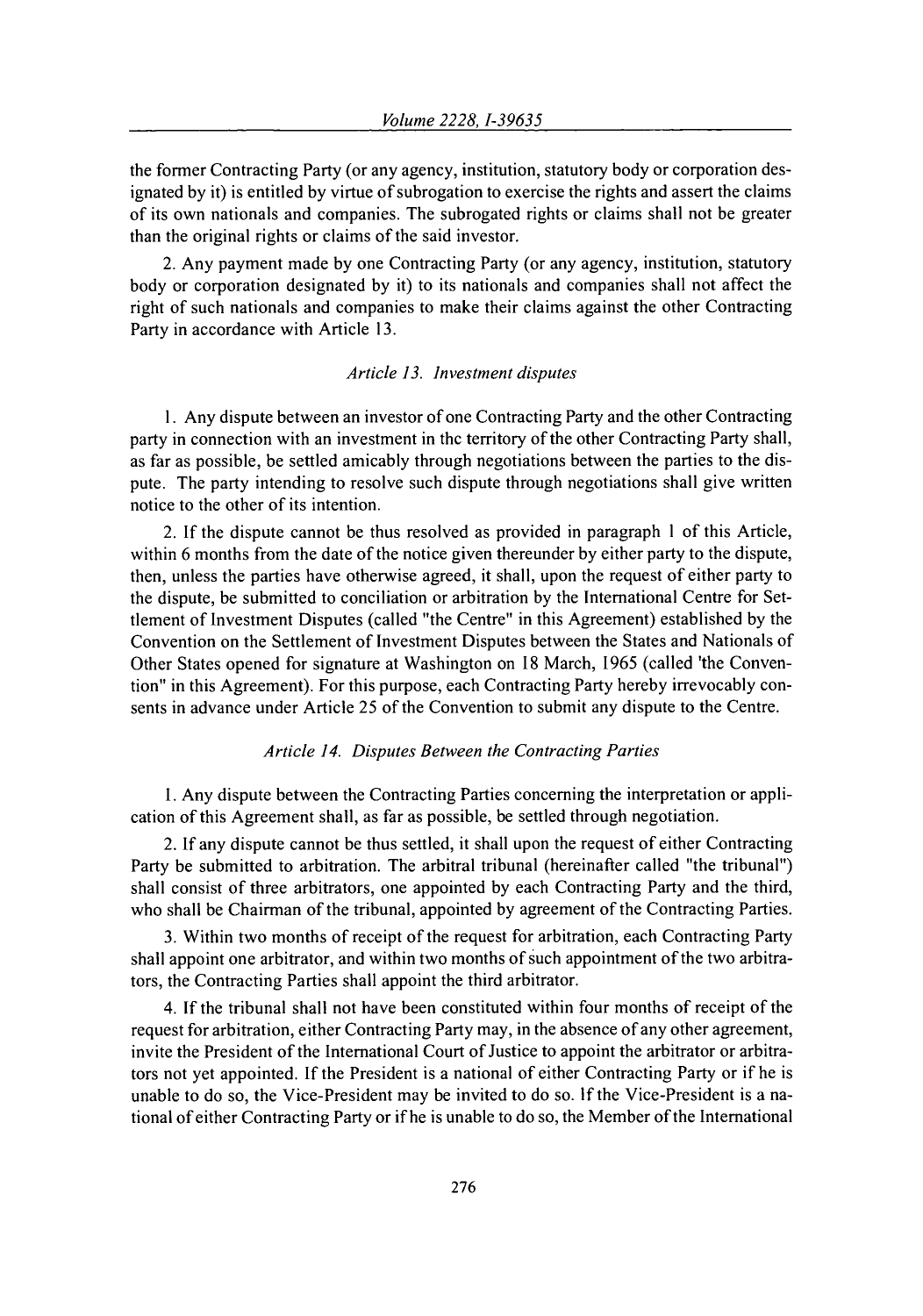Court of Justice next in seniority who is not a national of either Contracting Party may be invited to make the necessary appointments, and so on.

5. The tribunal shall reach its decision by a majority of votes.

6. The tribunals decision shall be final and the Contracting Parties shall abide by and comply with the terms of its award.

7. Each Contracting Party shall bear the costs of its own member of the tribunal and of its representation in the arbitration proceedings and half the costs of the Chairman and the remaining costs. The tribunal may, however, in its decision direct that a higher proportion of costs shall be borne by one of the two Parties, and this award shall be binding on both Parties.

8. Apart from the above the tribunal shall establish its own rules of procedure

#### *Article 15. Other Obligations*

If the legislation of either Contracting Party or international obligations existing at present or established hereafter between the Contracting Parties in addition to this Agreement, result in a position entitling investments by nationals of the other Contracting Party to treatment more favourable than is provided for by this Agreement, such position shall not be affected by this Agreement. Each Contracting Party shall observe any commitment in accordance with its laws additional to those specified in this Agreement entered into by the Contracting Party, its nationals or companies with nationals or companies of the other Contracting Party as regards their investments.

#### *Article 16. Entry into Force, Duration and Termination*

1. Each Contracting Party shall notify the other Contracting Party of the fulfilment of its internal legal procedures required for the bringing into force of this Agreement. This Agreement shall enter into force on the thirtieth day from the date of notification of the later Contracting Party.

2. This Agreement shalt remain in force for a period often years and shall continue in force thereafter unless, after the expiry of the initial period of nine years, either Contracting Party notifies in writing the other Contracting Party of its intention to terminate this Agreement. The notice of termination shall become effective one year after it has been received by the other Contracting Party.

3. in respect of investments made prior to the date when the notice of termination of this Agreement becomes effective, the provisions of Articles 1 to 15 shall remain in force for a further period of ten years from that date.

In witness hereof the undersigned representatives, duly authorised thereto by their rewspective Governments, have signed this Agreement.